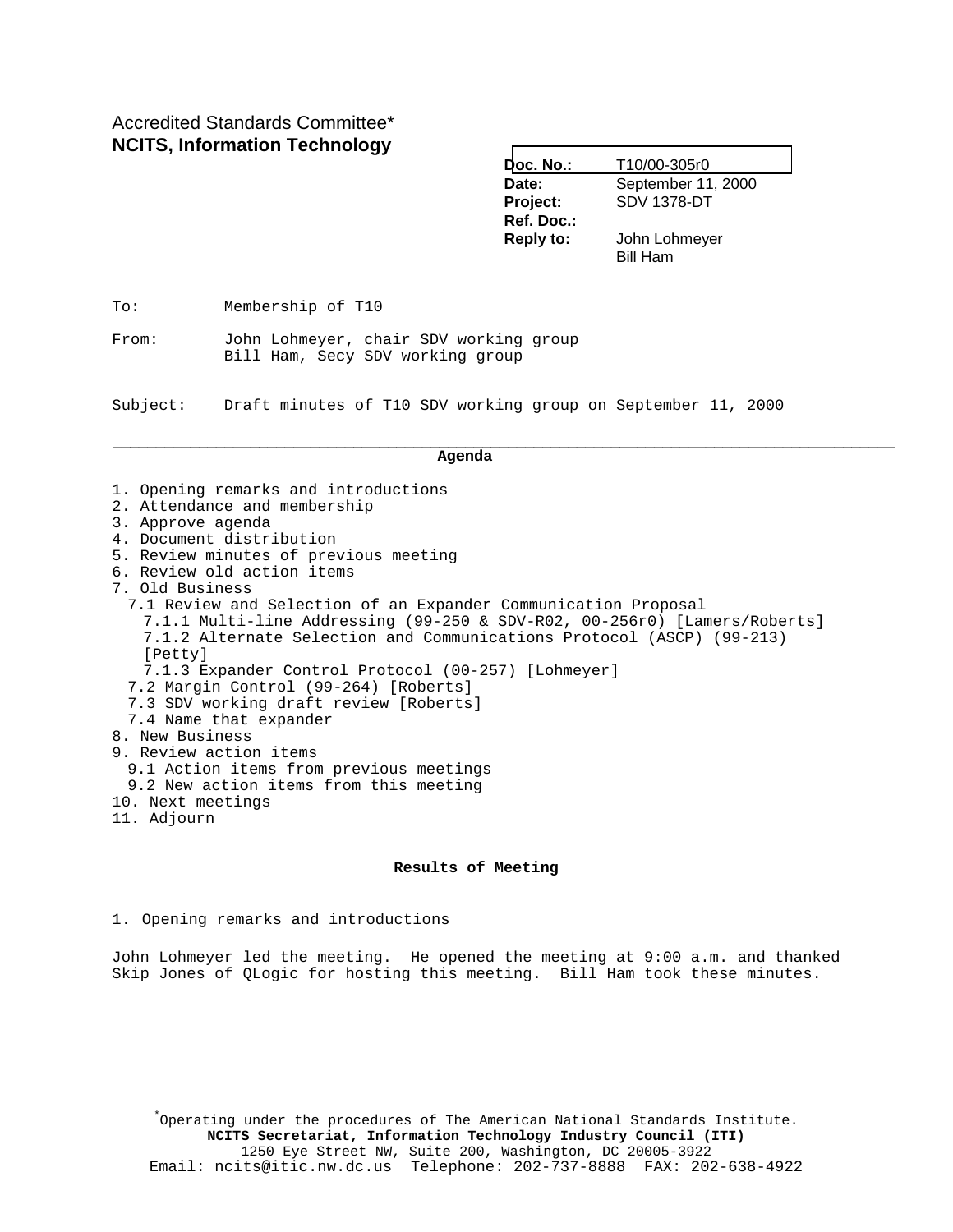### 2. Attendance and membership

| Name |                        |   | S Organization       | Electronic Mail Address                            |
|------|------------------------|---|----------------------|----------------------------------------------------|
|      | Mr. Lawrence J. Lamers |   | P Adaptec, Inc       | ljlamers@ieee.org                                  |
|      | Mr. Ron Roberts        |   | A Adaptec, Inc.      | Ron_Roberts@adaptec.com                            |
|      | Mr. Bill Galloway      | Ρ | BREA                 | billg@breatech.com                                 |
|      | Mr. Edward Haske       |   | CMD Technology       | haske@cmd.com                                      |
|      | Mr. Robert C. Elliott  | Ρ | Compaq               | Rob_Elliott@compuserve.com                         |
|      | Dr. William Ham        |   | A Compaq             | bill_ham@ix.netcom.com                             |
|      | Mr. George Penokie     | Ρ | IBM Corp             | gop@us.ibm.com                                     |
|      | Mr. Jeffrey J. Gauvin  |   | V LSI Logic Corp.    | jeff.qauvin@lsil.com                               |
|      | Mr. Terry Gibbons      |   | V LSI Logic Corp     | Terry.qibbons@lsil.com                             |
|      | Mr. John Lohmeyer      |   | P LSI Logic Corp.    | lohmeyer@t10.org                                   |
|      | Mr. William Petty      |   | V LSI Logic Corp.    | william.petty@lsil.com                             |
|      | Mr. Mark Evans         |   | P Quantum Corp       | mark.evans@quantum.com                             |
|      | Mr. Gene Milligan      |   |                      | Seagate Technology Gene_Milligan@notes.seagate.com |
|      | Mr. Gerry Houlder<br>A |   |                      | Seagate Technology gerry holder@notes.seagate.com  |
|      | Mr. Vit Novak          |   | A Sun Microsystems   | vit.novak@sun.com                                  |
|      | Mr. Paul D. Aloisi     |   | Texas Instruments    | Paul Aloisi@ti.com                                 |
|      | Mr. Donald Getty       |   | A# Texas Instruments | donald_getty@ti.com                                |
|      | Mr. Mike Kocso         |   | V Texas Instruments  | Mike@mvbuilders.com                                |

18 People Present

Status Key: P - Principal A,A# - Alternate O - Observer L - Liaison V - Visitor

### 3. Approve agenda

The agenda was approved without objection.

4. Document distribution

Documents are distributed electronically by means of the T10 web site: www.t10.org.

## 5. Review minutes of previous meeting

Bill Ham moved and John Lohmeyer seconded that the draft minutes as modified be approved from the last meeting. Motion passed without objection.

# 6. Review old action items

The action items from the last meeting were reviewed and the status is noted in the action items section.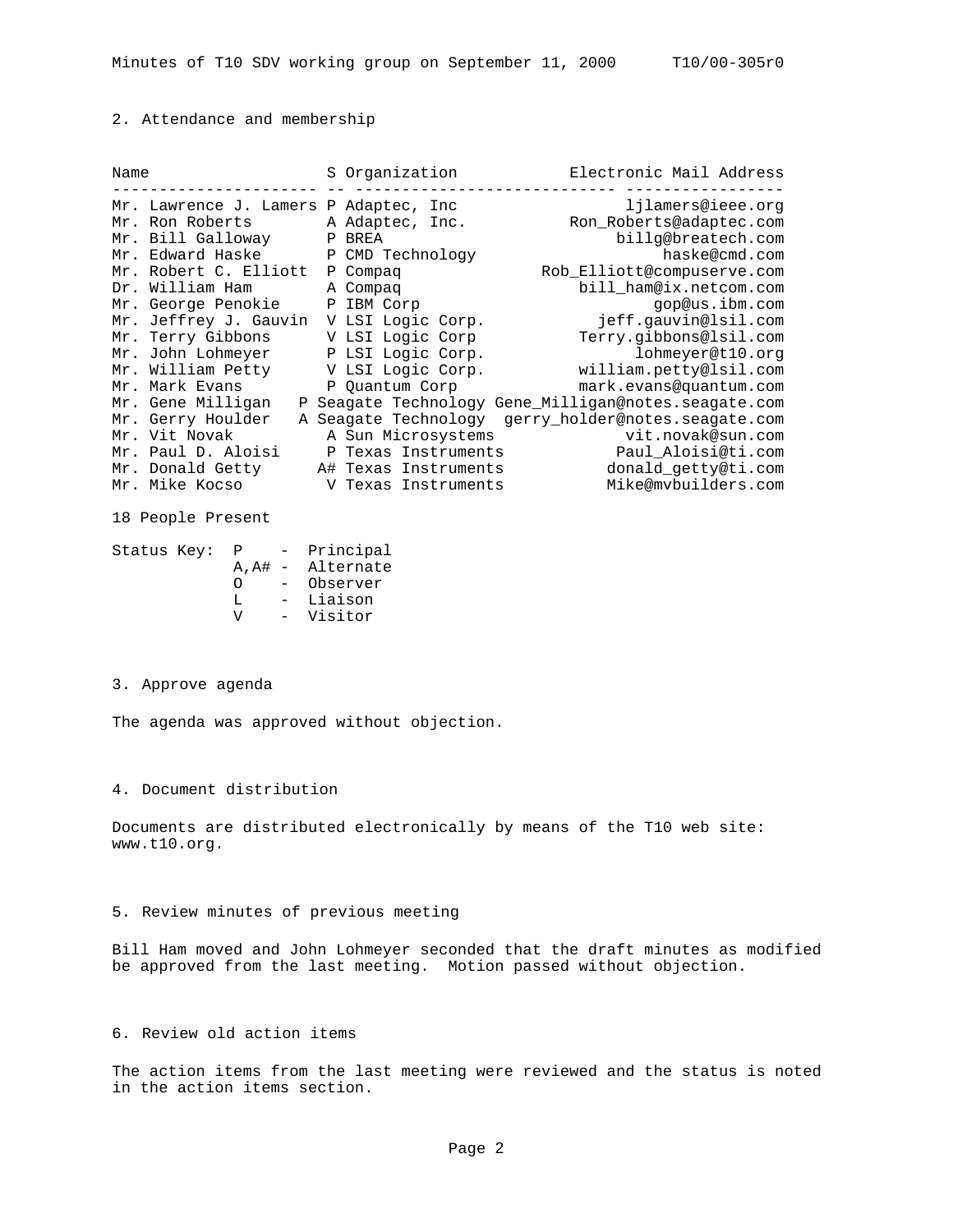7. Old Business

7.1 Review and Selection of an Expander Communication Proposal

7.1.1 Multi-line Addressing (99-250 & SDV-R02, 00-256r0) [Lamers/Roberts]

Ron noted that there is no new information on these proposals and that Adaptec is evaluating whether to support the ECP proposal. He requested that the multiline addressing proposal stay on the active agenda.

7.1.2 Expander Control Protocol (00-257) [Lohmeyer]

John went through a detailed review of the revised proposal for ECP (00- 257r2).

A number of minor changes were discussed and noted.

John Lohmeyer moved and Bill Ham seconded that 00-257r3 (r3 contains the changes agreed at this meeting) be recommended by the SDV ad hoc to the T10 plenary for inclusion in SPI-4.

Motion passed: 3 for 1 against and 1 abstain (one vote per company)

After further discussion it was noted that certain features of the document could be interpreted as placing de facto requirements on targets to support margining. As a result, additional changes were made to r3.

There was also a discussion, started by George Penokie, that questioned how many of the general ideas in ECP could be applied to non-parallel constructions and therefore be of interest to standards other than SPI-x. Specifically, the SCSI primary commands could be a possible home for some parts.

The motion was agreed to be reconsidered by unanimous consensus of the group.

George Penokie offered a friendly amendment which was accepted by John and Bill.

John Lohmeyer moved and Bill Ham seconded that 00-257r3 (r3 contains the changes agreed at this meeting) be recommended by the SDV ad hoc to the T10 plenary for inclusion in SPI-4 and/or SPC-3.

Motion passes 4 in favor / 1 against / 3 abstain

7.2 Margin Control (99-264) [Roberts]

Ron noted that the content of 00-257r2 performs some of the same functions but in a significantly different way than described in 99-264. Topic was deferred to the next meeting.